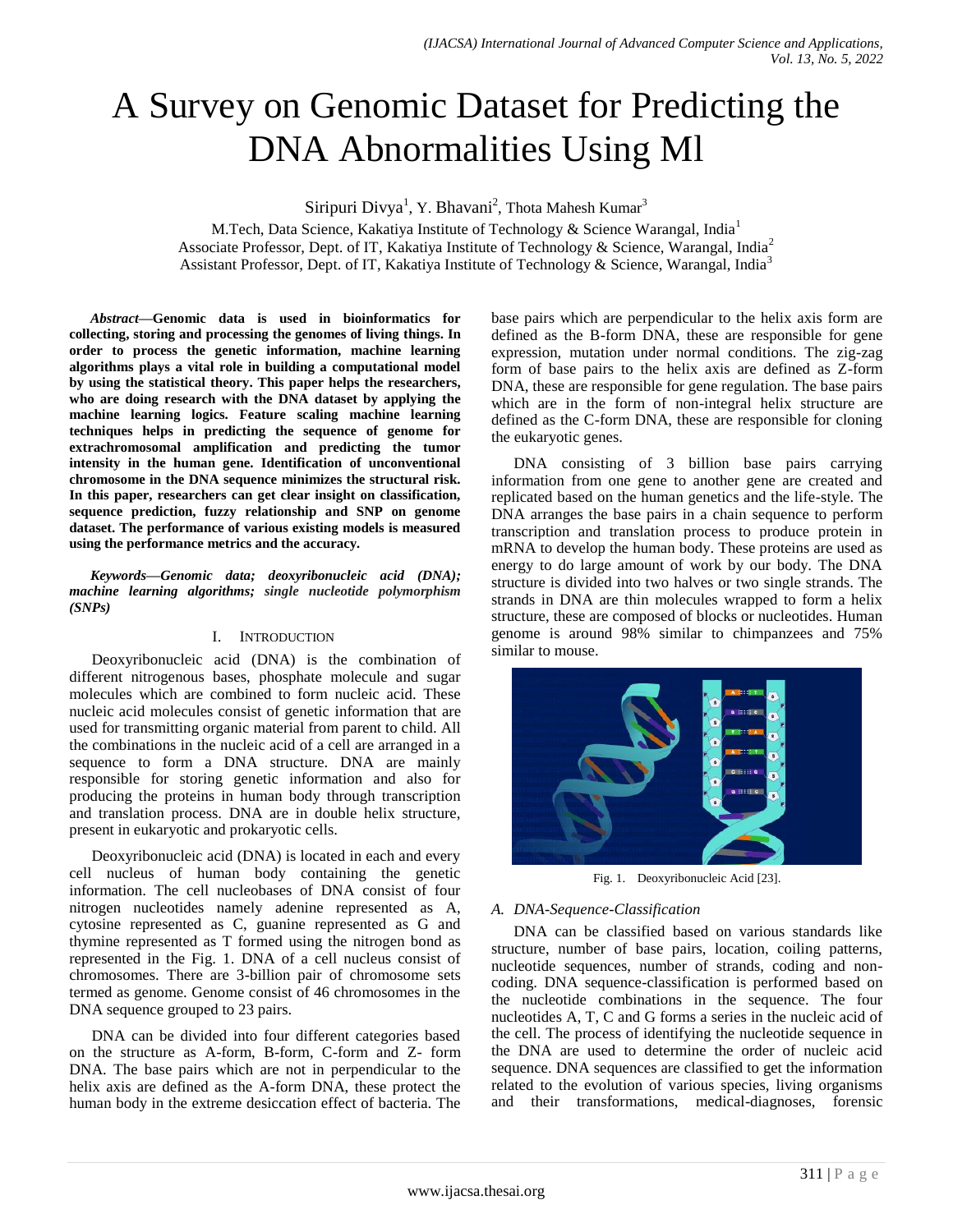investigations and organism identification. The nucleotide canonical DNA structure using the computer terminology can be classified for various predictions like disease risk, next generation sequence, cancer research, birth defect screening, food importing/exporting control, paternity testing, drug target and gene therapy.

The process in which the information from the DNA is carried out to the RNA molecules are called as transcription. Transcription process is carried out in three different stages in the gene expression, enzymes that perform transcription in copying the DNA strand from the DNA [24] sequence in eukaryotes cell is called RNA polymerases. The single stranded DNA correlation with the complementary strand RNA is performed using the RNA polymerases by adding the new-nucleotides. The first step in the gene transcription is initiation of promoters for binding the RNA polymerase with the DNA sequence molecules in each gene. The second step is elongation process where the RNA molecule builds the complementary nucleotides chain in the template strand. Termination is the final step in the transcription where the sequence mechanism is formed as hairpin RNA molecule.

The process in which the information from the termination of RNA molecule is translated to the ribosome to produce proteins is called translation process. In the translation process the genetic code from the RNA molecule is converted to the amino acid 20-letter code to produce the protein blocks.

The translation in the ribosome is performed in three different stages. The first step of gene translation is initiation, where the small-ribosomal-subunit binds the information from the transcription and codons initializes the methionine code  $\&$ AUG to transfer the information. The second step of translation is elongation where the codon continues to increase the chain by adding the corresponding amino-acid using the peptide bond. The final step in the translation process is the termination where the proteins are produced by completely binding the codons from the RNA molecule.

Fig. 2 displays the transcription control flow and the translation process, in converting the DNA information to produce the proteins. Transcription synthesis of single stranded RNA from a double stranded DNA template is used to produce messenger RNA. Translation is the first stage of protein biosynthesis from RNA in the gene expression.

# *B. DNA Methylation*

DNA Methylation is the process in which the methylation activity in the DNA segment is changed without changing the original gene sequence. Methylation is a process where the methyl groups are attached to the DNA molecule to repressgene. DNA methylation occurs during the epigenetic event. The covalent modification of DNA methylation results in three types of methylated bases called C5 methylcytosine(5mC), N4-methylcytosine(4mC), N6methyladenine(6mA). The DNA methylation is important for transcriptional-gene-silencing, genomic imprinting, maintaining the genome stability, embryonic development and X-chromosome inactivation's.







Fig. 3 is the chemical modification of the cytosine, where by addition of a methyl group to the number 5 carbon of the cytosine is converted to 5-methylcytosine which is followed by the guanine dinucleotide CpGs process.

# *C. DNA Damage*

DNA damage is the process of alteration in the DNA structure resulting in the chemical abnormalities. DNA damage are mainly caused due to the change in the environmental factors and the metabolic process inside the cell. The main source of the DNA damage is endogenous damage with in the cell and exogenous damage caused by the external agents like X-rays, UV-rays. The DNA damage can be classified into three different types based on the alteration in the genetic material as single-base-alteration, two-basealteration and chain-breaks-and-cross-linkages. The abnormality in single base of the DNA is caused by depurination, alkylation, deamination and base-analog formation. The two base alteration is caused by UV induced dimer formation in the thymine and bifunctional-alkylating agent. The chain-breaks-and-cross-linkages are caused by ionizing radiation, oxidative-free-radical-formation, radioactive disintegration, cross linking-between bases in same or opposite strand, cross linking between DNA and protein molecules. The Fig. 4 represents the DNA damage caused during the cellular alteration. Agents damaging the DNA [22] are radiations caused due to highly reactive oxygen radicals, ultraviolet rays and ionizing radiations, chemicals in the environment like aromatic hydrocarbons and aflatoxins.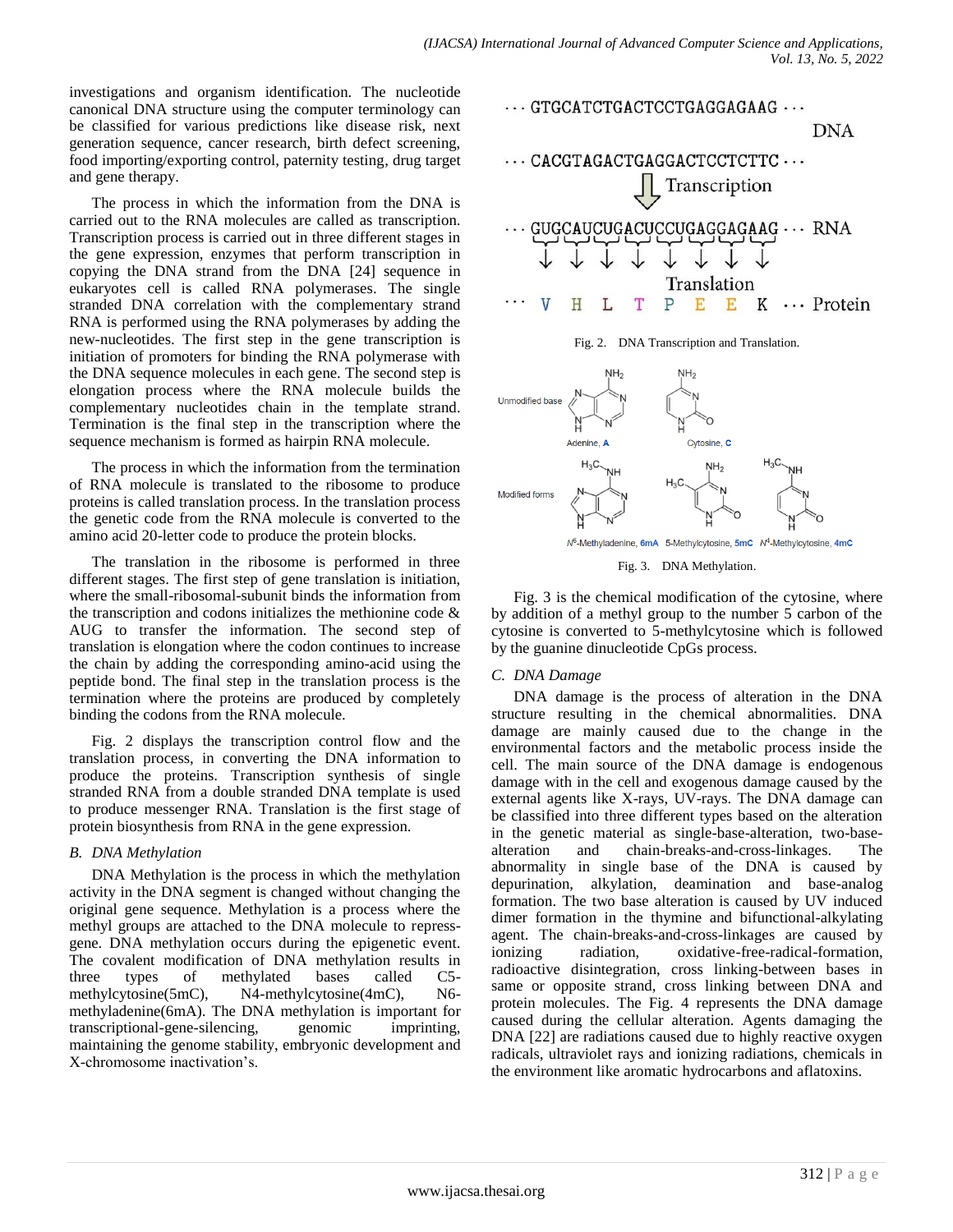

Fig. 4. DNA Damage [26].

DNA repair can be performed by the cell in two ways, direct-damage-reversal and excision of DNA damage. In direct-damage-reversal initially the single polypeptide with the enzymatic properties binds the chain and restores using DNA photolyases and alkyl transferases. In the excision of DNA damage, it solves the excised free bases generated by altering the bases to deoxyribose-phosphate by initializing the DNA glycosylases called base-excision-repair. Nucleotide-excisionrepair mechanism is used to replace the DNA damage in 30 bases. Mismatch repair mechanism allows the enzymes to identify the strand and replace them with normal cellular enzymes corresponding to the base-pair-rules, strand break repairs, single-strand breaks and double-strand break damages. The diseases caused due to the defect in the DNA repair system are ataxia telangiectasia, bloom syndrome, Cockayne's syndrome, progeria syndrome, rothmund-thomson syndrome, trichothiodystrophy, Werner syndrome, xeroderma pigmentosum and hereditary non polyposis colon cancer.

Fig. 5 represents the Nucleotide-excision-repair mechanism is used to replace the DNA damage in 30 bases.

## *D. Mitochondrial DNA*

Mitochondrial DNA is responsible for the cellularmetabolism, oxidative-stress-control and apoptosis. Mitochondria is also known as the power-houses of DNA cell, it is inherited from the mother's ovum. It consists of 13 coding genes and the 24 non-coding gene of length 16,569 bp in the human body. Mitochondria uses the oxygen and sugars to create energy of the main cell. The mitochondria mainly designed with 22tRNA and rRNA coding genes to control replication and transcription process in the cell. It is in circular structure with several copies of single mtDNA-molecules present freely in the nuclear envelope.

Fig.6 Mitochondrial organelles structure are found in the cell cytoplasm as represented in Fig. 6 which consist of some of components like 2 membranes called inner membrane and outer membrane protecting the cellular matrix.

#### *E. DNA Mutation*

The heritable change in the arrangements of genetic material chromosomes position is termed as mutation or DNA mutation. Mutations are occurred in gametes and causes permanent change in the genetic sequence of nucleotide forming new amino acid. The gene mutation rate is 1 or 2 new mutations in 1000000 genes during the DNA copy. Mutations are unpredictable and can be of many forms like gene mutation or point mutation and chromosome-mutation. These mutations are caused due to change in the complete chromosomes structure, chromosomes count and single pair of chromosome's structure. Some of the forms of mutations are due to the addition of extra nucleotide that causes gene mutation and addition of extra chromosome that causes chromosome mutation. Deletion of nucleotide chain from the gene sequence causes gene mutation and chromosomes are lost in the gene sequence causing chromosome mutation. Duplication of nucleotide chain is repeated in gene mutation and chromosomes are repeated in chromosome mutation. In inversion nucleotide sequence are detached from the gene sequence causing gene mutation and deleted chromosomes rejoining the chain in the inverse position causing chromosomes mutation.

Fig. 7 represents different mutations caused in the DNA. The first sequence in the Fig. 7 represents the normal gene sequence consisting of cytosine, thymine, adenine and guanine. The insertion of new guanine in the sequence at the second position results in the mutation. The deletion of adenine in the  $3<sup>rd</sup>$  position of the sequence, duplication of cytosine and thymine, inversion of the  $2<sup>nd</sup>$  and  $3<sup>rd</sup>$  position of the sequence causes DNA mutation.



Fig. 5. DNA Repair [25].



Fig. 6. Mitochondria.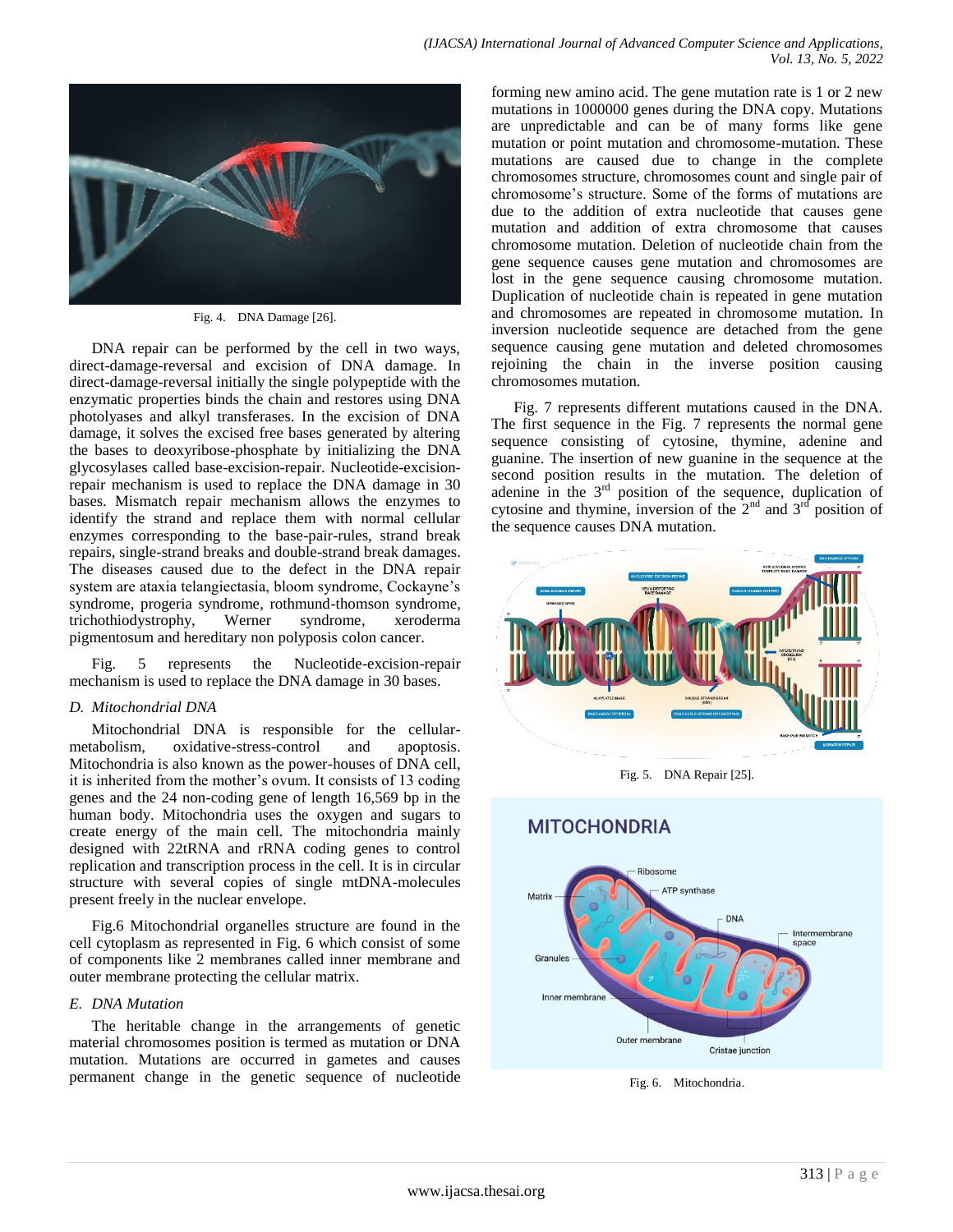

#### II. BACKGROUND AND MOTIVATION

Deoxyribonucleic-acid composed of 46 chromosome's carries genetic information from parents to children in homo sapiens. Chromosomes are made up of different groups of purine-pyrimidine bases, phosphate and sugar attached to the one carbon of deoxyribose's forming as adenine represented as *A*, cytosine represented as *C*, guanine represented as *G* and thymine represented as the *T* formed using the nitrogen bond. Human genome is used for scientific research for understanding the physical gene sequence and base pairs functioning. DNA research for analyzing and classification of human genome to predict the accuracy of disease effecting a person through machine learning approaches became enormous in the present-day. Research in DNA is unearthing the evolution of human in the nature by mapping the gene based on the physical features. DNA classification of chromosomes can be used for predicting numerous inheritance mutations and DNA damages. Human-Genome-Project which was started in 1990 and continued till 2003 worked on the base's sequences in the gene sections of 3 billion long with an average size of 3000 bases. Human-genome-project work done by scientist all over the world improved the medical field, microbial genome research, forensics, disease risk assessment and human evolution. DNA abnormalities can lay a step forward for predicting the multifactorial inheritance risk in effecting children from parents.

# III. RELATED WORK

The classification of eukaryotic genome linear DNA chromosomes on extrachromosomal DNA by Zhenyu liao et al., in 2020 [1] provided a circular structure of the extra chromosomes which were found outside of the eukaryoticgenome. The authors had classified the unconventional chromosomes for identifying the cancer tumor miscellaneous behavior in the gene. The extrachromosomal were classified based of the spectrum of microscopy technology for detecting the progression of tumor. According to the authors research the extrachromosomal DNA is mainly characterized into four types based on the size of the chromosomes, frequency in the tumor cells and functionality. The progression in the tumor were relatedly close to two gene amplification in the chromosome segmentation which increases the intensity in the tumor cells. The authors discussed about the drugs that resist to the tumor cells and formulated the extrachromosomal cycle and its proliferation in the genome. The extrachromosomal DNA formulation gives the complete information regarding the circular chromosome amplification and its translocation of tumor cells. The super resolution of the next generation genome sequencing for different elements of the<br>extrachromosomal DNA tumor identification and extrachromosomal DNA tumor identification and amplification were resolved using gene editing tools.

Receiver-operating-Characteristic-curve was achieved by Leif E.Peterson et al.,[2] for cancer microarray DNA using different Machine-learning classifiers, feature-scaling and fuzzification for the 9 cancer microarray datasets. The sample size is initially considered for obtaining the AUC values for the fuzzy set and the crisp set based on the statistics to recommend the factor which is influencing the AUC percentage value. The inferential hypothesis test is used for predicting the effect on the AUC value. The feature-scaling of the dataset is performed using the t-test suboptimal ranking for N inputs. The fuzzy logics were used to get the real gene expressed in the cancer microarray dataset. Machine learning logics were used to find the regression and classification of the cancer microarray datasets using certain formulas for supervised classification. The authors had compared the results of both the fuzzy and crip accuracy of the 9 datasets in the graphical representation and the cancer microarray are categorized based on the classification of the data. The AUC fitting for the cancer datasets for the least and the highest correlations are obtained based on the feature-scaling and fuzzification performance.

Stephen winters-hilt et al.,[3] had developed a new computational method for Single-Molecular DNA Classification to enhance the accuracy of hairpin DNA using single species data in silico. This computation method was named as Watson-crick-basepairs. The authors in this model, performed the SVM multiclass architecture to analyze the state of DNA molecule and also its transitions in the molecular structure with respect to the kernels. The Hidden-Markovmodel parameters are also used for denoising and featurevectors in the molecule. The model performance is measured for a single DNA molecule using the performance metrics in the biophysical analysis. Nanopores are generally used to measure the DNA molecules for each and every basepairs, the feature extractions are performed from multiclass scalability trends to analyze the sequential data of basepairs. SVM provides the optimized hyperplane which separates the hyperplane into clusters for mapping of feature-vector to discriminate the structural risk in DNA hairpin in the experimental procedure. This model achieved a highest accuracy of 99.6% in less than six seconds.

A new method for handling classification problem in the DNA coding was proposed by Ting-Cheng et al., in 2015 [4] variable-coded-hierarchical-fuzzy-classification-model (VCHFM). The supervised learning method is used as an interface for fuzzy system and the DNA coding. This model works on four main principles. The first main principle of VCHFM is automatic fuzzy rules generation for numeric data and feature-extraction. The second principle works on the DNA computation functions. The third principle works on the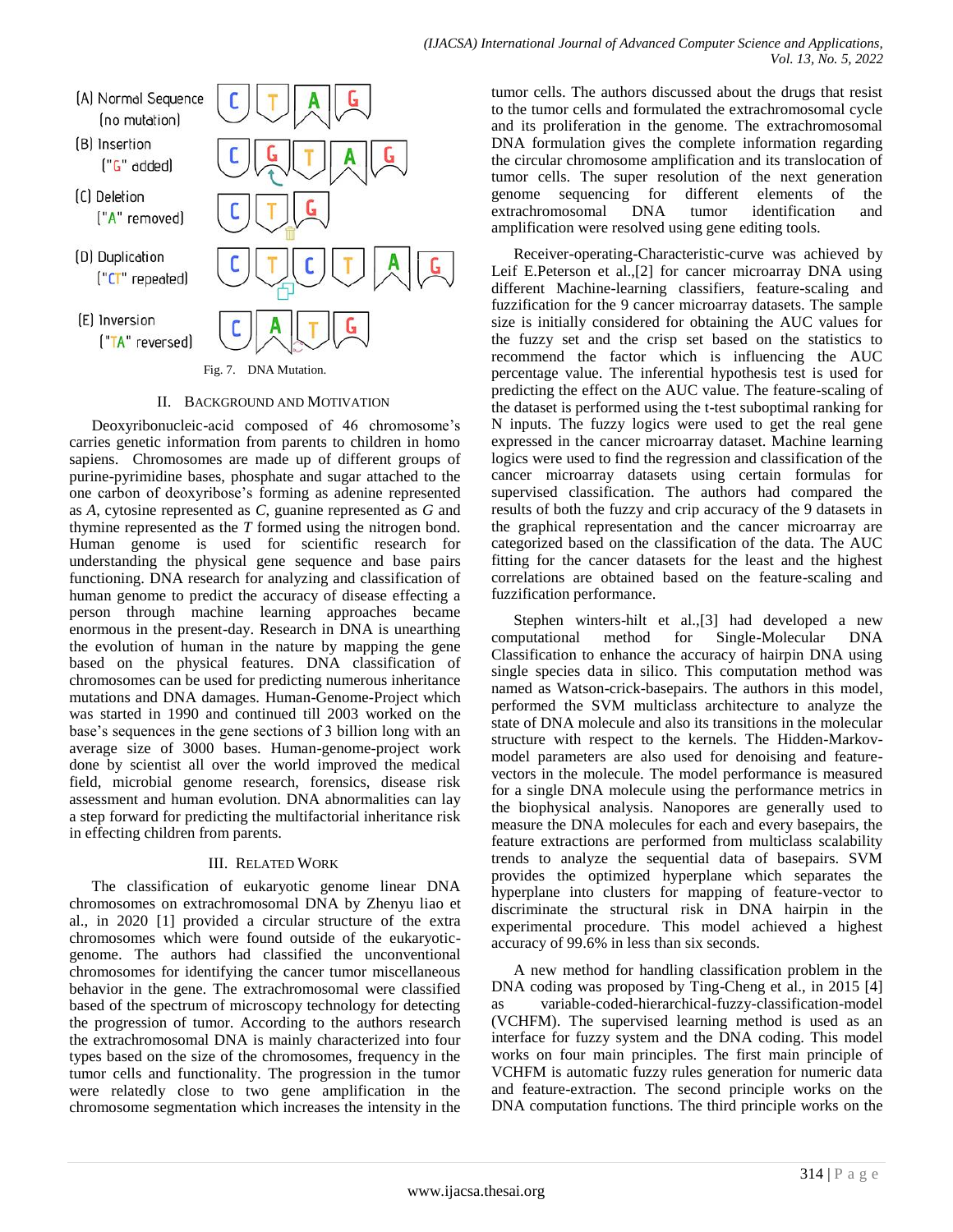optimization of the chaotic particle that regulates the weight grade of the inference node in DNA. The final principle works on classification functions and the multi-objective-fitness optimization function. This model is highly capable of reducing the overlapping problem and dimensionality reduction problem that affects the classification. VCHFM obtained a benchmark result in best classification rate with a smaller number of fuzzy rules.

Umit Atila et al., in 2020 [5] had classified DNA damage problem using convolutional neural network using the comet images of the grayscale DNA. The authors had worked on the quantification of the images and the identification of the damage comet object in the DNA. They divided the entire DNA into four categories namely healthy, poorly defective, defective and very defective based on this the images were classified in the neural network. Comet-assay-experiment was conducted to obtain the images of 170\*170-pixel resolution images for four categories labeled as G0, G1, G2 & G3. Authors had achieved a highest accuracy of 96.1% in predicting the damage DNA using convolutional neural network.

R. Touati et al., in 2021[6] provide a detail description on converting the DNA sequences into the chaos-game representation using the FCGR images. Authors had initially considered the helitron-family FCGR images for feature extraction in the automated system to develop the DNA sequences of helitron-family. The authors also applied the machine learning methods for classifying the images of DNA using SVM, PTDNN and Random-forest algorithms. SVM is used to minimize the structural risk in the DNA by dividing it into different clusters in the hyperplane. Pre-trained deep neural network is used for classifying the DNA images using the softmax activation function on the 2D images to classify the images. Random forest techniques like bagging are used for detecting the different variation of DNA images. The accuracy of classification of the DNA with all the three machine learning approaches were analyzed.

L. Liu et al., [7] provided the detailed description of the cancer plasma cell detection from the methylation sequence and its classification. Authors had developed a comprehensive-methylation-sequence by targeting a single plasma and identified the presence of cancer. The molecular testing method is used for classification of the cell-free DNA in the cancer gene to detect the defected plasma.

Sergio Bittanti Simone Garatti Diego Liberati[8] had provided a detailed description of the degeneration effect in the various types of cancer using unsupervised clustering. Author had classified leukemia and paradigmatic using data mining techniques. To analyze the data the authors had used the microarray technology for training the gene expressed data and for performing unsupervised clustering for diagnostic of DNA. Using this approach authors are capable to classify the data without any pathological information.

SNP-Single nucleotide polymorphism impact on DNA is classified by the Jard H. de Vries et al., 2021[9] which is used to solve the investigation of a murder case from the genomic data. The SNPs are generally used for obtaining the DNA quality & quantity, in the crime case by applying the globalscreening-array to the sample. The impact of SNPs is used to classify the kinship, based on the positive and negative values of kinship-classification the murder case is solved.

Jun Hu et al., in 2020 [10] provided information related to the protein sequence analysis from DNA-binding using the computational methods. Authors had worked on the target DNA-binding protein by applying four feature extraction operations. The base features of the DNA are extracted using the Amino-Acid-Composition, Pseudo-position-specificscoring-matrix, pseudo-predicted-relative-solvent-accessibility and pseudo-predicted-probabilities-DNA-binding-sites. They had combined both the base features and their weights to determine the original-super-feature to perform the machinelearning algorithms. Authors had used statistical predictors to improve the accuracy of the DNA-Binding-protein, dataset analysis, feature extraction, multi-view-features and feature selection to identify the DNA-sequence. The results of applied feature selections are measured using the performance metric like ROC, accuracy and CBR ranking.

The cancer classification based on the DNA-mutation patterns were performed by the Lei Wu et al., in 2020 [11]. The amplifications in the tumor cells are identified in the DNA-sequence using the Surface-Enhanced-Raman-Spectroscopy (SERS). The authors had created a free amplification SERS sensor to integrate it into microfluidicchip with in the DNA-nucleotide mixture for demonstrating the melanoma-cell lines and colorectal cancer. The SERS classification of cancer types using the profiling mutation in the DNA patterns had achieved a benchmark accuracy of above 90%.

The classification of DNA-microarray using advanced algorithms was discussed by Beatriz A. Garro et al., in 2016 [12] for synthesis of mRNA molecules. The authors had diagnosed various diseases to identify the tumor and detect its amplification in the cells. The new algorithms using artificialneural-network to solve the classification problem in the DNA groups associated for a particular disease in gene expression. The computational models used by the authors to classify are artificial-neural-network, multilayer-perceptron, radial-basisfunctions and support-vector-machine. In the feature selection process, the authors had evaluated the accuracy of the model by using four different datasets for a particular disease using ABC algorithm.

Firoz khan et al., in 2020 [13] provided the information related to the digital DNA-sequencing to detect the ransomware using various machine-learning approaches. Software used to implement digital DNA-sequencing is ransomware, it is one of the classes of malicious software which is used to predict various attacks over the internet. Author had developed appropriate ransomware attack flow with machine-learning algorithms called DNAact-Ran (engine) methodology to predict the DNA-sequence. The DNAact-Ran engine is evaluated using the machine-learning performance metrics for analyzing the accuracy and engine effectiveness on real-time dataset.

The DNA-Binding model EL\_LSTM was proposed by Jiyun Zhou et al., in 2020 [14] for residue relationship prediction. In this novel approach the authors had mainly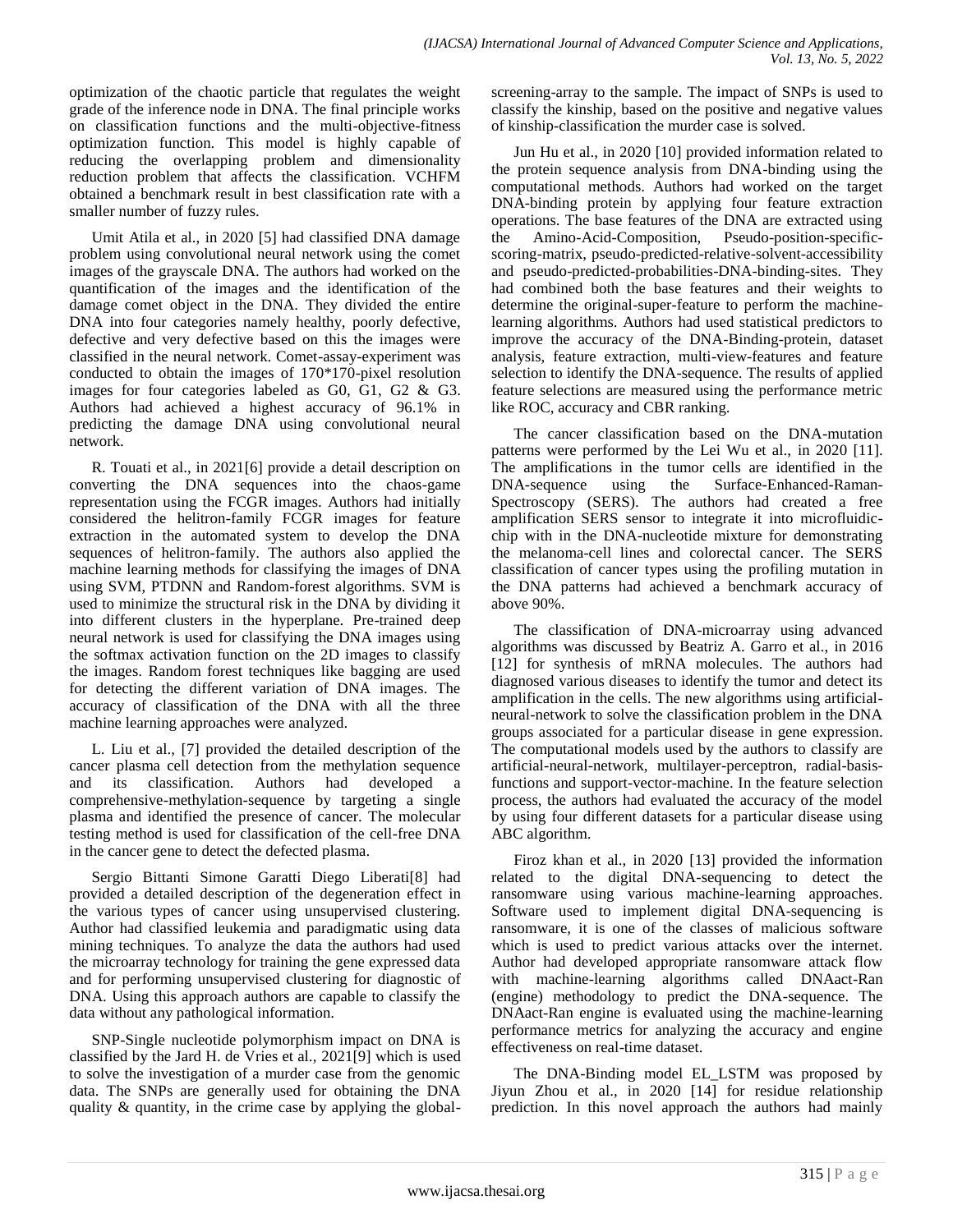concentrated on the two concepts initially finding the pairwise relationship with long-short-term-memory bigram model and secondly solving the data-imbalance problem in DNAbinding. The authors considered four datasets namely PDNA-224, DBP-123, HOLO-83 and TS-61. The residue data instances are calculated using the sequence length and sub sequence length of the chain with protein sequence. Using the LSTM method, the experiment was conducted and the performance of each and every residue data instances are evaluated for neural-network, random forest, support vector machine and LSTM and accuracies of all algorithms are analyzed for all the four datasets.

Wunsch algorithm was proposed by Amr Ezz El-Din Rashed et al., in 2021 [15]. Biological-sequence-alignmentalgorithm problems were addressed by authors using the Wunsch algorithm. In this model the DNA-sequence is considered as the input to the parallel workflow model, all the input sequences are performed with the machine learning models to decode the sequences label and to obtain the results. The traditional sequential model discussed in this paper are based on the sequential workflow consisting of input sequence, initialization of matrix, matrix score, traceback of matrix score and results generation. The Wunsch algorithm is capable of computing and converting the DNA-sequence from alphabet to the decimal or binary representation. The proposed model achieved a benchmark accuracy of 99.70% to prevent overfitting problem in the DNA-sequence.

Transcription-factor-binding was implemented using convolutional-neural-network by Qinhu Zhang et al., in 2021[16] for understanding the various DNA cellularfunctions and binding mechanisms.

Erfan Aref-Eshghi et al., in 2018 [17] provided a detail description on monotonous debate between histone adjustment DNA methylation proposes that the aliment might be anticipated to show DNA-methylation impressions that ponder those primitive error related with chromatin myopathies. Here we study 14 mendelian states that show from direct disordering or indirect disordering of the proteins. To recognize Genomic regions, bear methylation. Switch, a jolt coursing approach is used by the jolt courser package. Tenfold cross checking of this representation showed an accuracy of 99.6%. If exactly detected the class of the 141 pompous subject that are used in training with other samples obtainable from alike conditions & other diseases are being reviewed for discovery of epi-signatures.

Antonino Fiannaca et al., in 2015 [18] suggested adjustment free procedure for DNA barcode categorization that is established on both a phantom representation and a neural-gas-network (NGN), for unsupervised-clustering. Best results can be acquired using adjustment -free approaches established on phantom sequence representation. The main aim of the suggested process that is pondered an addition of our earlier work is the categorization of an unrevealed DNA sequence utilizing the frequency of a little set of k-mers. Here other classifiers reached almost (99%-100%) accuracy, but CT method reached 97%. The efficiency decays to approximately 95% at the family, species, and genus level with suggested method 98-96% accuracy is achieved when for analysing fulllength sequences the score decays to 99-97% compared with suggested method.

Sara Alghunam et.,al. in 2019 [19] report on machinelearning that can be used for categorization, handling each dataset individually and connecting them. Micro-array is one of the fastest growing technologies in genetic research. When SVM and logistics were used they showed 50% and 45% respectively after feature selection process is applied, they showed 75% and 63% respectively. Spark & Weka libraries when analysed spark libraries showed high accuracy and SVM (in Weka) has exceeded the other classifiers. Comparisons showed that GE data exceed DM, and SVM has given 99.68% efficiency.

Wenbin Liu et al., in 2020 [20] proposed a new miscellaneous learning review on ASM-SNP data (bi-polar disorder & schizophrenia). The recognized genetic differences in ASM-SNP data are key to disclose the underneath process of mental problems. Here the authors labelled the immediate confront via the latest miscellaneous learning and machine learning. New SNP (feature-selection) and continuous pathway-selection was examined and various miscellaneous learning meths included kernel-PCA, LLE...etc. The comparison from constitution clustering and imaging suggested that the misclassification between schizophrenia & Bi-polar disorder could be unavoidable for physicians. They achieved highest performance when using t-SNE and needed only 20% SNPS (Top-ranked) to achieve the best diagnosis.

Giulio Pavesi et al., [21] investigating whether practical details about genes can be predicted by using details obtained from their sequences combined with gene expression data. The SVM plays a crucial role in responding to the main request emerged from the work. To evaluate the categorization execution of SVMs authors worked on various holdout mechanism. They cautiously reviewed the election bias issue. For every training set obtained from proponent a subgroup of motifs outcome calculated by weeder. In specific, regarding one cluster, the genes percentage in test sets ranged from 68% to 70%. Experimentation as well case studies such as these may assist to shack more light on the present problem which remains amongst the most pertinent and calculated in bioinformatics and molecular-biology.

DNA functionality method that used the p53 malfunctioning in identifying the diseases [27] was proposed by Mikael S.Lindstrom et al., in 2022. The recognition of p53 worked was focused from many years with the enhancement in the biomedicine. Malfunctions associated with each disease can be identified using the clear insights of p53 malignancies. Authors used p53 for treating the cancer patients based of the DNA replicas. The fundamental procedure used for treating the cancer patients are p53-centeres multifaceted pathways and ribosome-biogenesis (RiBi). Author using the DNA replica and RiBi methods proposed a new approach which firstly deals with p53 canonical interaction and their regulation in post-translation of the target. Secondly, the response in DNA speed in performing replication with the p53 cellular genomic association with targeted cancer cells are given brief description. Emerging of p53 in replication stress (RS) are highlighted from the emerge of p53 to the key role in DNA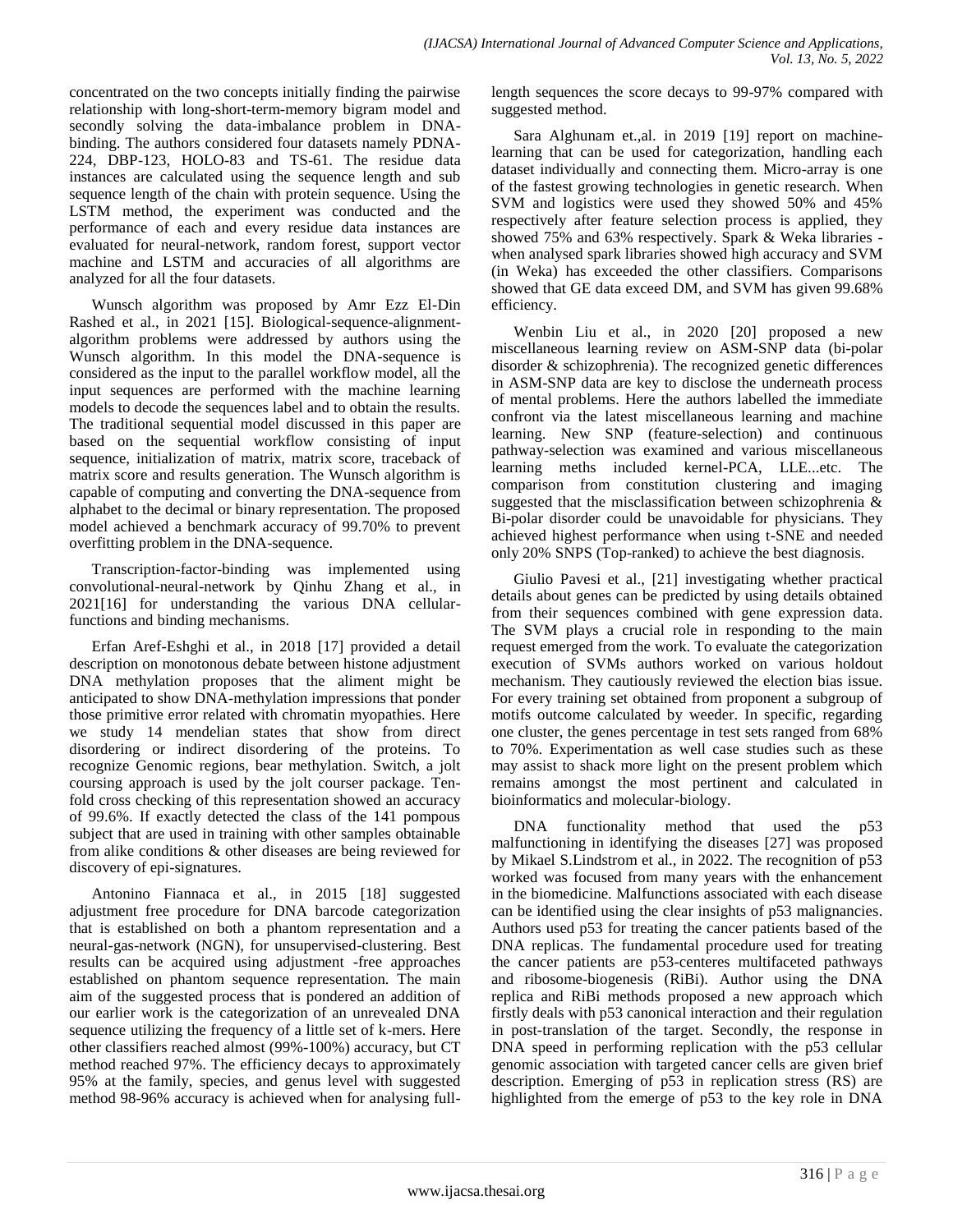link replication. In addition, the tantalizing crosstalk in identifying the mediated monitoring between DNA replication and cell nucleolar RiBi are analyzed. Cancer diseases are outlined using the IRBC and the RiBi pathway tumorigenesis identification using the p53 malfunctioning in human. The p53 role in identifying the DNA replication and ribosomebiogenesis in cell homeostasis provided a clear vulnerability in identifying the cancer elucidation.

Prognostic investigation on DNA [28] methylation to identify the subtypes of tumors are proposed by Christopher et al., in 2022. Aberrant analyses of human DNA methyl patterns helped in identifying the subtypes of cancer diseases based on the response and outcomes. Authors used osteosarcoma malignancy procedure to perform chemotherapy using DNA methylation analyses. Authors worked on predicting the patient tumor with the help of the genomic methylation to identify the situation in the early stages. The patient response behavior to surgical reactions is also predicted using the hypomethylation procedure which derived high perfect outcomes. Downstream analysis for identifying the methylation patterns were performed in an experimental analysis using three datasets to derive site-specific methyl patterns. The experimental analysis was associated with the clinical human genomic outcomes.

Impact of mitochondrial DNA (mtDNA) in human brain postmortem detailed description was provided by Alba Valiente-palleja et al., in 2022. The authors [29] investigation pm mitochondrial DNA reveals the facts on the heterogeneous disorder genes that synthesize the phosphorylation oxidative systems. Neuropsychiatric symptoms are used for understanding the disorders of the human brain functioning. authors provided an empirical study on human brain tissues to alert the ageing process investigation in unequivocally diseases. The experimental analysis of this procedure on testing with various samples resulted a benchmark outcome in identifying the disorder using the mtDNA for finding the contradictory cells in human brain

## IV. ML APPROACHES

In order to process the genetic information, machine learning algorithms plays a vital role in building a computational model by using the statistical theory. Table 1 describes the accuracy of various machine learning algorithms applied on different genome datasets. It helps the researchers in analyzing the DNA and its replications to various diseases and ML helps to identify the abnormalities in using the experimental procedure and optimization techniques to derive the accurate outcomes.

TABLE I. ACCURACY OF VARIOUS MACHINE LEARNING ALGORITHMS APPLIED ON DIFFERENT GENOME DATASETS

| <b>DATASET</b>                | <b>ALGORITHM</b>                                      | <b>ACCURACY</b> |
|-------------------------------|-------------------------------------------------------|-----------------|
| Helitrons database            | Pre-Trained Deep Neural Network<br>(PTDNN) classifier | 72.6%           |
| Helitrons database            | Support vector machine (SVM)                          | 68.7%           |
| Helitrons database            | Random forest (RF)                                    | 91%             |
| TF Binding<br><b>Datasets</b> | Deeper CNN                                            |                 |

| <b>UCI Pima Indians</b><br>Diabetes                             | Fuzzy rule-based classification                                                                   | 73.70%  |
|-----------------------------------------------------------------|---------------------------------------------------------------------------------------------------|---------|
| Glass                                                           | Fuzzy rule-based classification                                                                   | 60.04%  |
| <b>Wisconsin Breast</b><br>Cancer,                              | Fuzzy rule-based classification                                                                   | 91.21%  |
| Wine                                                            | fuzzy if-then rules.                                                                              | 99%     |
| Iris datasets                                                   | Fuzzy rule-based classification                                                                   | 96.67%  |
| PDB database                                                    | SVM-REF+CBR; without feature<br>extraction                                                        | 78.85   |
| PDB database                                                    | SVM-REF+CBR; with feature<br>extraction                                                           | 79.71   |
| Multiple datasets                                               | Needleman-Wunsch (NW) algorithm                                                                   | 85.9    |
| <b>WDBC</b> directory                                           | Sequential minimal optimisation<br>(SMO), k-nearest neighbour(KNN)<br>,and decision tree(BF-tree) | 96.19%  |
| <b>WDBC</b> directory                                           | Hybrid of k-means and SVM                                                                         | 97.38%  |
| The gene<br>expression<br>omnibus(GEO)                          | novel graph-based semi supervised<br>learning algorithm                                           | 24.9%   |
| National center of<br>biotechnology<br>information<br>(NCBIGEO) | SVM and logistic regression                                                                       | >75%    |
| Orange<br>laboratories                                          | SVM and logistic regression on<br>sparks                                                          | 75%     |
| Epsilon dataset<br>and GECCO<br>dataset                         | SVM logistic regression, and Naive<br>Bayes on spark                                              | $>75\%$ |
| <b>NCBI GEO</b>                                                 | <b>SVM</b>                                                                                        | <70%    |
| PDNA-224                                                        | EL_LSTM                                                                                           | 82.59   |
| DBP-123                                                         | EL_LSTM                                                                                           | 81.44   |
| PDNA-224                                                        | <b>LSTM</b>                                                                                       | 78.36   |
| DBP-123                                                         | <b>LSTM</b>                                                                                       | 80.51   |
| PDNA-224                                                        | NN                                                                                                | 72.34   |
| <b>PDNA-224</b>                                                 | Rf                                                                                                | 75.27   |
| PDNA-224                                                        | <b>SVM</b>                                                                                        | 74.98   |
| PDNA-224                                                        | <b>LSTM</b>                                                                                       | 78.36   |
| <b>DBP-123</b>                                                  | NN                                                                                                | 76.36   |
| DBP-123                                                         | Rf                                                                                                | 77.29   |
| DBP-123                                                         | <b>SVM</b>                                                                                        | 78.34   |
| DBP-123                                                         | LSTM                                                                                              | 80.51   |
| Ransomware                                                      | Multi-Objective Grey Wolf<br>Optimization (MOGWO)                                                 | 78.5%   |
| Ransomware                                                      | <b>Binary Cuckoo Search (BCS)</b><br>algorithms.                                                  | 83.2%   |
| ALL-AML                                                         | MLP                                                                                               | 1.0000  |
| ALL-AML                                                         | SVM                                                                                               | 1.0000  |
| ALL-AML                                                         | <b>SVM</b>                                                                                        | 1.0000  |
| ALL-AML                                                         | KNN                                                                                               | 0.9736  |
| ALL-AML                                                         | SMV                                                                                               | 0.9583  |
| ALL-AML                                                         | KNN                                                                                               | 0.9412  |
| <b>BREAST</b>                                                   | SVM                                                                                               | 1.0000  |
| <b>BREAST</b>                                                   | SVM                                                                                               | 0.9470  |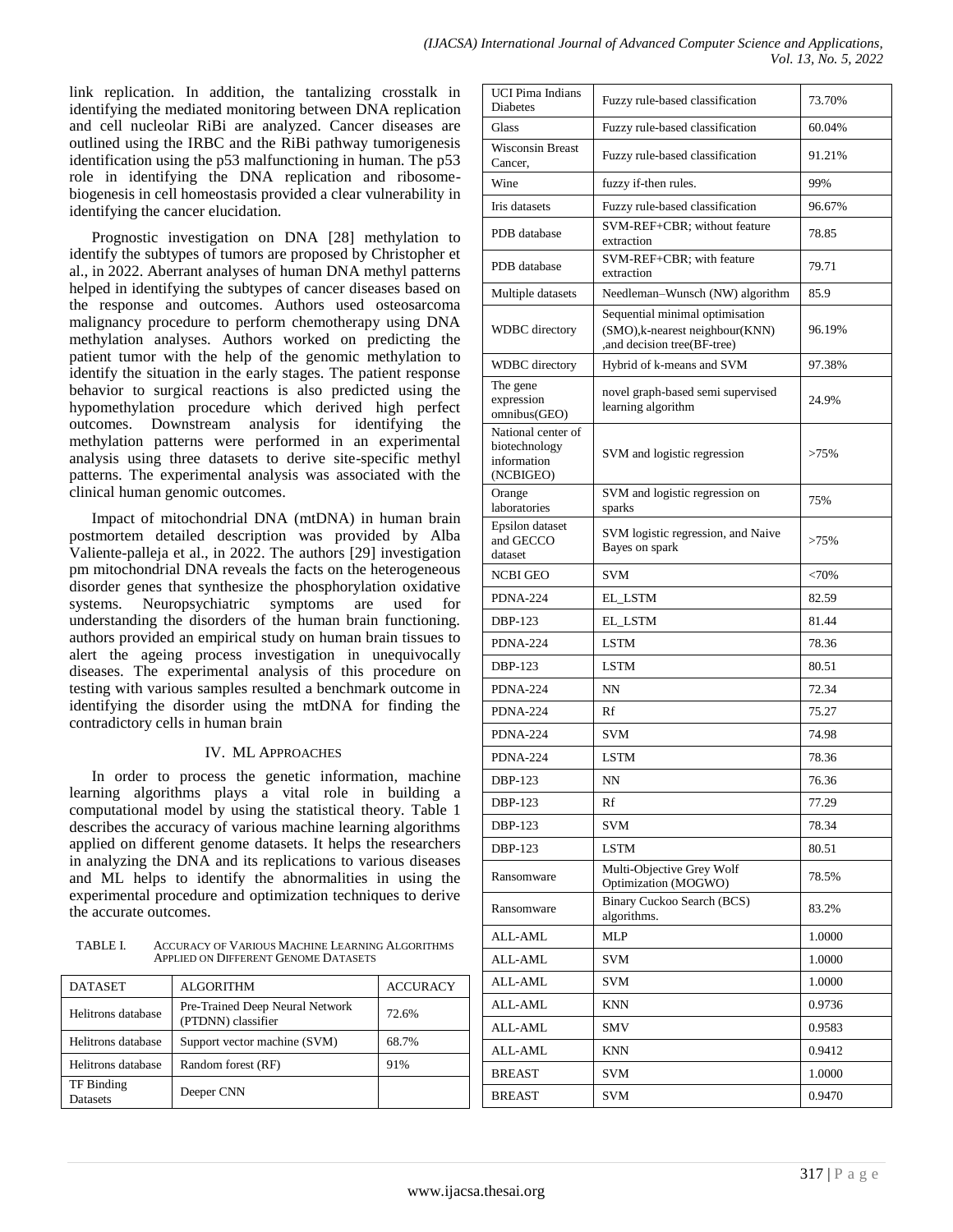| <b>BREAST</b>           | J48        | 0.9381 |
|-------------------------|------------|--------|
| <b>BREAST</b>           | <b>SMV</b> | 0.8421 |
| <b>PROSTATE</b>         | MLP        | 1.000  |
| <b>PROSTATE</b>         | <b>SVM</b> | 0.9804 |
| <b>PROSTATE</b>         | <b>SMV</b> | 0.9706 |
| <b>PROSTATE</b>         | <b>LDA</b> | 0.9550 |
| <b>PROSTATE</b>         | <b>LDA</b> | 0.9118 |
| <b>BOLD</b> database    | <b>SVM</b> | 64.8%  |
| Comet assay<br>database | <b>CNN</b> | 96.1%. |

#### V. CURRENT CHALLENGES

The researchers, who are doing research with the DNA dataset by applying the machine learning logics can work on this current challenges.

- Improvements in the medical field.
- SNP for forensic investigation.
- DNA samples for identifying the human genetics.
- Inheritance disease identification.
- DNA damage in the gene sequence.
- DNA sequencing accuracy enhancement.
- DNA degradation.
- DNA analysis for body fragmentation.
- DNA mutation identification.
- DNA affect in health development.
- DNA profiling.
- DNA analysis with the high-end technologies.

#### VI. CONCLUSION

This paper helps the researcher those who are doing research with the DNA dataset to choose the appropriate machine learning logics depending on the model accuracy. They are given scope for predicting the sequence in the genome for extrachromosomal amplification identification using the feature scaling. By applying machine learning techniques in the unconventional chromosome can minimize the structural risk. DNA mutations can also be predicted using the genome data analysis using the statistical theory. Experimentation as well case studies shown in this paper may assist to shack more light on the present challenges.

#### **REFERENCES**

- [1] Liao, Zhenyu, et al. "Classification of extrachromosomal circular DNA with a focus on the role of extrachromosomal DNA (ecDNA) in tumor heterogeneity and progression." Biochimica et Biophysica Acta (BBA)- Reviews on Cancer, 2020.
- [2] Peterson, Leif E., and Matthew A. Coleman. "Machine learning-based receiver operating characteristic (ROC) curves for crisp and fuzzy classification of DNA microarrays in cancer research." International Journal of Approximate Reasoning, vol.47, pp. 17-36, 2008.
- [3] Winters-Hilt, Stephen, et al. "Highly accurate classification of Watson-Crick basepairs on termini of single DNA molecules." Biophysical Journal, vol.84, pp. 967-976, 2003.
- [4] Feng, Ting-Cheng, Tzuu-Hseng S. Li, and Ping-Huan Kuo. "Variable coded hierarchical fuzzy classification model using DNA coding and evolutionary programming." Applied Mathematical Modelling vol.39, pp.23-24 (2015): 7401-7419.
- [5] Atila, Ümit, et al. "Classification of DNA damages on segmented comet assay images using convolutional neural network." Computer methods and programs in biomedicine vol.186 (2020): 105192.
- [6] Touati, R., et al. "New intraclass helitrons classification using DNAimage sequences and machine learning approaches." IRBM vol.42.3 (2021): pp.154-164.
- [7] Liu, L., et al. "Targeted methylation sequencing of plasma cell-free DNA for cancer detection and classification." Annals of Oncology vol.29.6 (2018): pp.1445-1453.
- [8] Liberatib, Sergio Bittantia Simone Garattia Diego. "From DNA Micro-Arrays to Disease Classification: an Unsupervised Clustering Approach." (2005).
- [9] de Vries, Jard H., et al. "Impact of SNP microarray analysis of compromised DNA on kinship classification success in the context of investigative genetic genealogy." Forensic Science International: Genetics vol.356 (2022): 102625.
- [10] Hu, Jun, et al. "TargetDBP: accurate DNA-binding protein prediction via sequence-based multi-view feature learning." IEEE/ACM transactions on computational biology and bioinformatics vol.17.4 (2019): pp.1419-1429.
- [11] Wu, Lei, et al. "Profiling DNA mutation patterns by SERS fingerprinting for supervised cancer classification." Biosensors and Bioelectronics 165 (2020): 112392.
- [12] Garro, Beatriz A., Katya Rodríguez, and Roberto A. Vázquez. "Classification of DNA microarrays using artificial neural networks and ABC algorithm." Applied Soft Computing 38 (2016): pp.548-560.
- [13] Khan, Firoz, et al. "A digital DNA sequencing engine for ransomware detection using machine learning." IEEE Access 8 (2020): pp.119710- 119719.
- [14] Zhou, Jiyun, et al. "EL\_LSTM: prediction of DNA-binding residue from protein sequence by combining long short-term memory and ensemble learning." IEEE/ACM transactions on computational biology and bioinformatics 17.1 (2018): pp.124-135.
- [15] Rashed, Amr Ezz El-Din, et al. "Sequence Alignment Using Machine Learning-Based Needleman–Wunsch Algorithm." IEEE Access 9 (2021): pp.109522-109535.
- [16] Zhang, Qinhu, Zhen Shen, and De-Shuang Huang. "Predicting in-vitro transcription factor binding sites using DNA sequence+ shape." IEEE/ACM transactions on computational biology and bioinformatics (2019).
- [17] Aref-Eshghi, Erfan, et al. "Genomic DNA methylation signatures enable concurrent diagnosis and clinical genetic variant classification in neurodevelopmental syndromes." The American Journal of Human Genetics 102.1 (2018): pp.156-174.
- [18] Fiannaca, Antonino, et al. "A k-mer-based barcode DNA classification methodology based on spectral representation and a neural gas network." Artificial intelligence in medicine 64.3 (2015): pp.173-184.
- [19] Alghunaim, Sara, and Heyam H. Al-Baity. "On the scalability of machine-learning algorithms for breast cancer prediction in big data context." IEEE Access 7 (2019): pp.91535-91546.
- [20] Liu, Wenbin, Dongdong Li, and Henry Han. "Manifold learning analysis for allele-skewed DNA modification SNPs for psychiatric disorders." IEEE Access 8 (2020): pp.33023-33038.
- [21] Pavesi, Giulio, and Giorgio Valentini. "Classification of co-expressed genes from DNA regulatory regions." *Information Fusion* vol.10.3 (2009): pp.233-241.
- [22] Kaur, Pinderpal, et al. "DNA damage protection: an excellent bioactive compounds." Bioresources and Bioprocessing vol.6.1 (2019): pp.1-11.